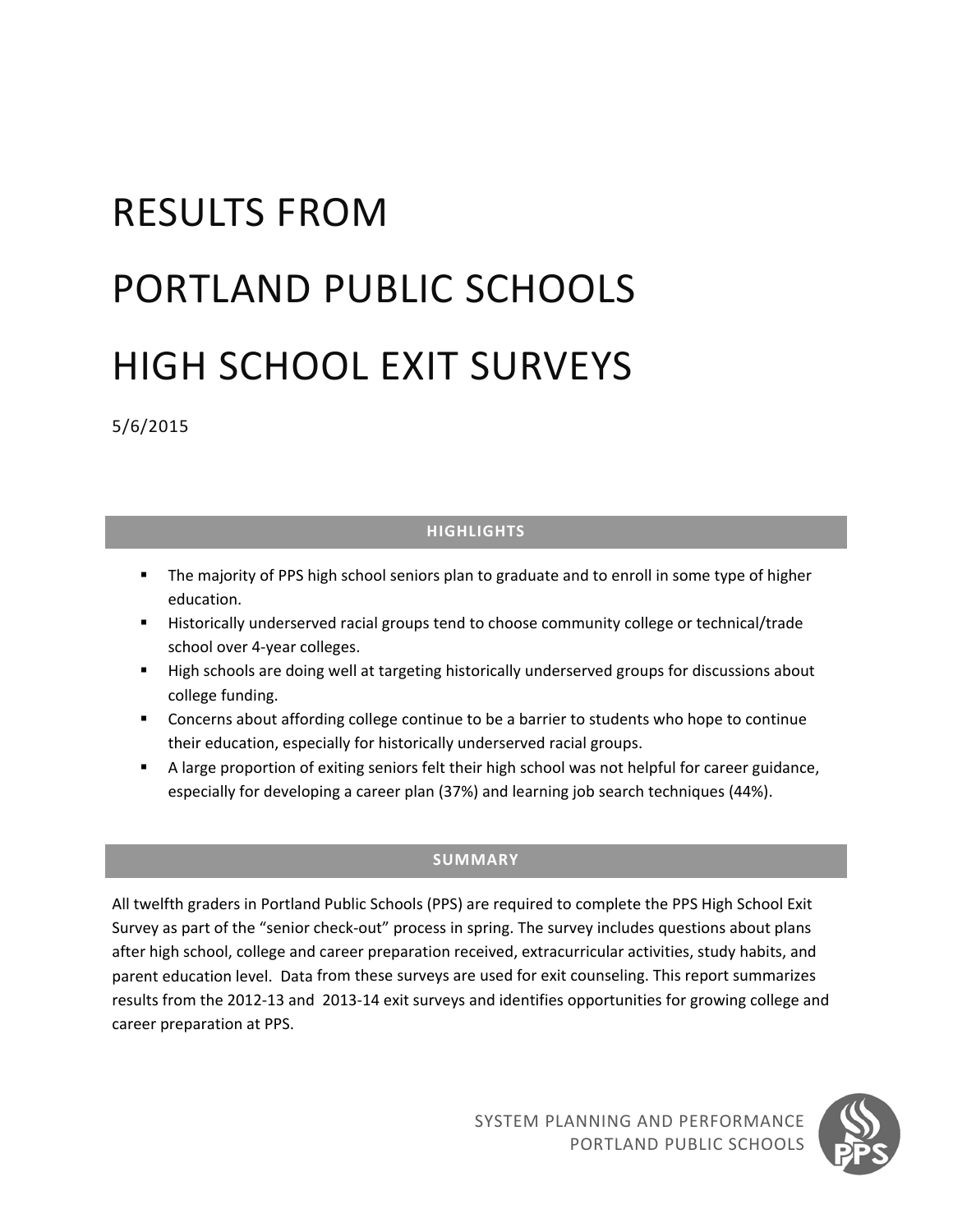#### **METHOD**

System Planning and Performance used the responses of the 2100 seniors who completed the survey in 2013‐14. These data were matched based on student ID to demographic and high school data. To paint a richer picture of differences across groups, post-secondary enrollment data from National Student Clearinghouse for 2012‐13 seniors was also used. Focus group and survey data from the 2014 Family Engagement for Diploma + College/Career Report and the College and Career Readiness Gap Survey were also used to provide family and school staff perspectives.

# **FINDINGS**

#### **RESPONSE RATES**

Of the 2581 exiting seniors in 2013‐14, 2100 responded to the survey (81.4%). Of these, 2084 were able to be matched to race/ethnicity and gender data from May 1st enrollments. The majority (95%) of respondents planned to graduate in June and planned to attend some type of school after high school (86%) including 4‐year colleges/universities, community colleges, or trade or technical schools.

The most cited reasons for not choosing to attend postsecondary education were (N=286):

- 34% I don't have money for college
- 33% I can be successful at work without college
- 33% Other reasons
- 28% I need to work to help support myself and/or my family
- 25% Gap year (official interim program before college)

| 2013-14 Exit Survey Response Rate by Gender |      |     |                                              |  |
|---------------------------------------------|------|-----|----------------------------------------------|--|
| Gender                                      | N.   |     | Response Rate % Planning to Graduate in June |  |
| Female                                      | 1091 | 84% | 96%                                          |  |
| Male                                        | 993  | 79% | 93%                                          |  |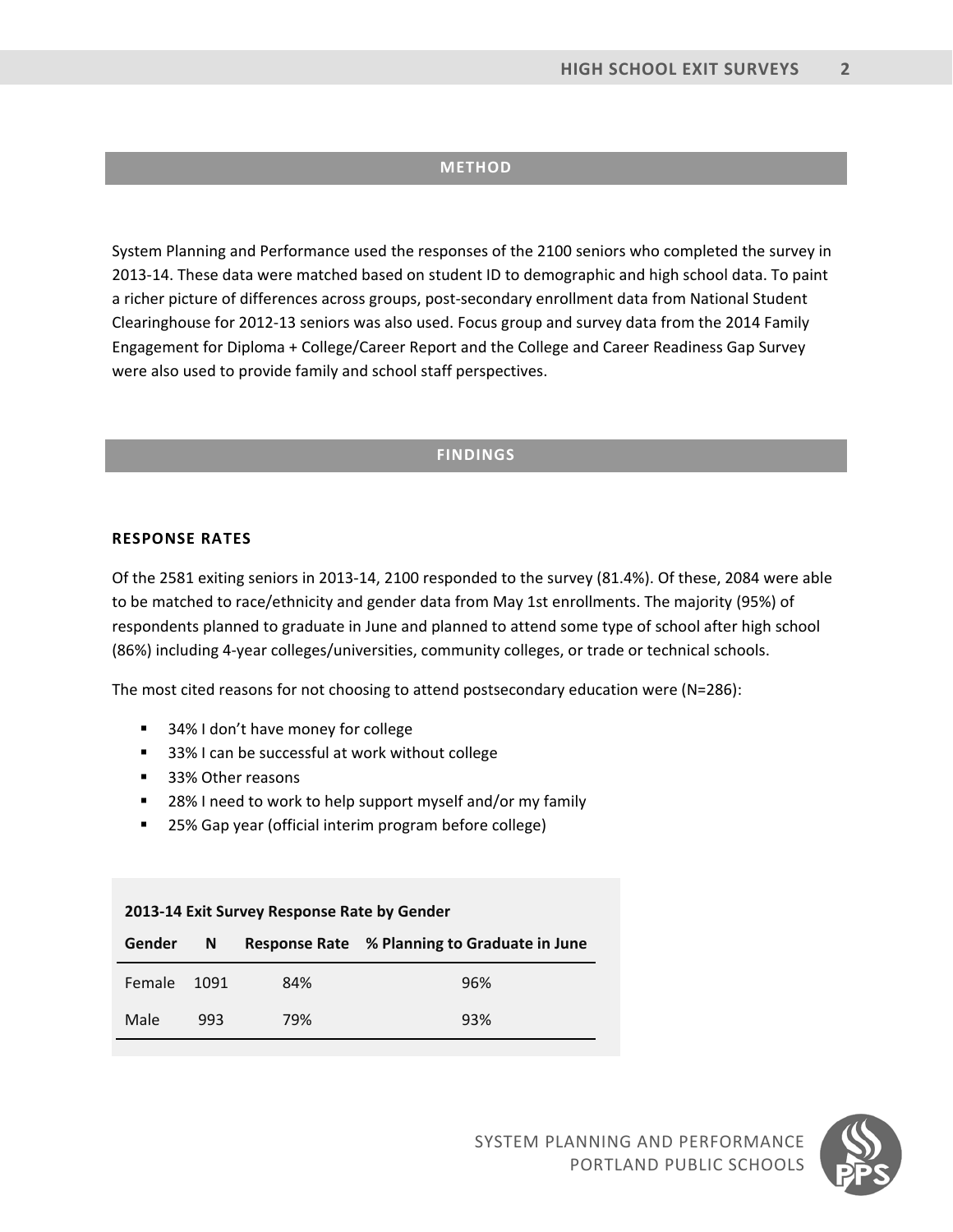| <b>Race/Ethnicity</b>                       | $\boldsymbol{N}$ | % of<br><b>Total</b> | % Planning to Graduate in<br>June |
|---------------------------------------------|------------------|----------------------|-----------------------------------|
| Native Indian / Alaskan Native              | 24               | 1%                   | 92%                               |
| Asian                                       | 255              | 12%                  | 94%                               |
| Black / African American                    | 234              | 11%                  | 93%                               |
| Hispanic                                    | 225              | 11%                  | 91%                               |
| Native Hawaiian / Other Pacific<br>Islander | 25               | 1%                   | 88%                               |
| Two or More                                 | 116              | 6%                   | 100%                              |
| White                                       | 1205             | 58%                  | 96%                               |

# **2013‐14 Exit Survey Response Rate by Race/Ethnicity**

Higher income (less than 50% of students qualifying for F/R Lunch) schools were compared with lower income (50% or more of students qualifying for F/R Lunch). Among higher income schools…

- A significantly larger proportion of students plan on attending a 4-year college (66% vs 41%)<sup>1</sup>.
- A smaller proportion of students plan on attending community college or technical/trade school  $(21\% \text{ vs } 43\%)^2$ .
- A smaller proportion of students have no immediate plans for after high school (4% vs 6%)<sup>3</sup>.
- Graduation rates are higher (87% vs 75%)<sup>4</sup>.



 <sup>1</sup> Higher income students were disproportionately represented among those planning to attend 4‐year college/university;  $\chi^2$ =121.42; statistically significant at p<0.001

<sup>&</sup>lt;sup>2</sup> Whether a school was majority F/R Lunch or not was related to students' plans to attend community college/trade school;  $\chi^2$ =112.92; statistically significant at p<0.001

<sup>&</sup>lt;sup>3</sup> Whether a school was majority F/R Lunch or not was related to the proportion of students with no post-high school plans;  $\chi^2$ =6.59; statistically significant; p<0.05

<sup>4</sup> Whether a school was majority F/R Lunch or not was related to the proportion of students who graduate;  $\chi^2$ =12.03; statistically significant at p<0.001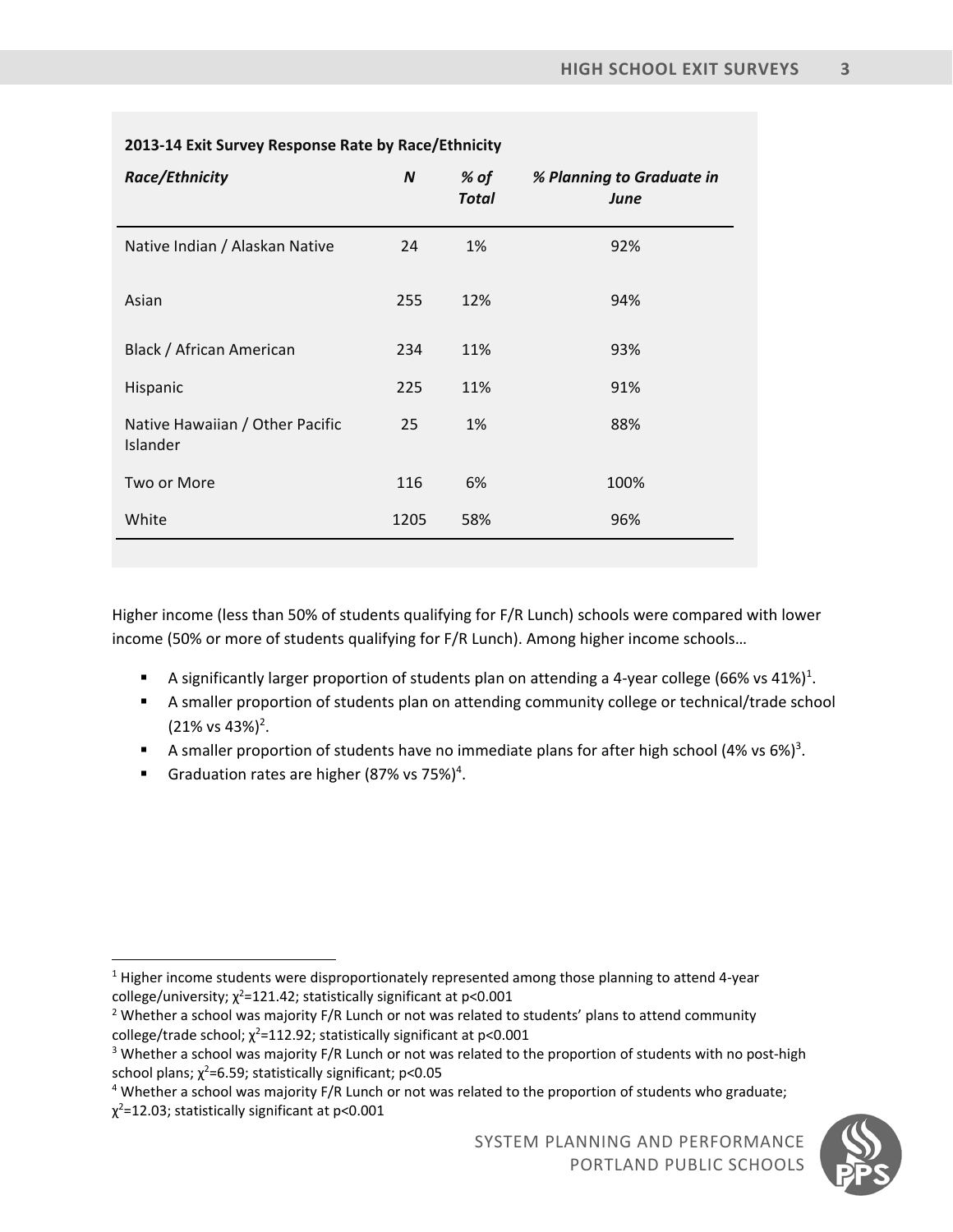|                                           |                  | $\#$<br><b>Graduated</b> | <b>Graduation</b><br>rate | <b>Planning to</b><br><b>Attend 4-year</b><br>College | <b>Planning to Attend</b><br><b>Community College</b><br>or Trade School | <b>No</b><br><b>Immediate</b><br><b>Plans</b> |
|-------------------------------------------|------------------|--------------------------|---------------------------|-------------------------------------------------------|--------------------------------------------------------------------------|-----------------------------------------------|
|                                           | <b>District</b>  | 2336                     | 70%                       | 54%                                                   | 29%                                                                      | 5%                                            |
|                                           | Lincoln          | 359                      | 91%                       | 75%                                                   | 12%                                                                      | 4%                                            |
| (Less than 50% F/R                        | <b>Grant</b>     | 336                      | 90%                       | 61%                                                   | 21%                                                                      | 4%                                            |
| Higher income                             | <b>Cleveland</b> | 349                      | 83%                       | 58%                                                   | 23%                                                                      | 4%                                            |
| Lunch)                                    | Wilson           | 291                      | 87%                       | 63%                                                   | 26%                                                                      | 4%                                            |
|                                           | <b>Jefferson</b> | 75                       | 66%                       | 45%                                                   | 38%                                                                      | 10%                                           |
| (More than 50% F/R Lunch)<br>Lower income | <b>Roosevelt</b> | 111                      | 53%                       | 44%                                                   | 38%                                                                      | 6%                                            |
|                                           | <b>Madison</b>   | 225                      | 75%                       | 43%                                                   | 43%                                                                      | 5%                                            |
|                                           | <b>Franklin</b>  | 281                      | 86%                       | 40%                                                   | 41%                                                                      | 8%                                            |
|                                           | <b>Benson</b>    | 153                      | 85%                       | 54%                                                   | 27%                                                                      | 5%                                            |

### **2013‐14 Exit Survey Response Rate by Comprehensive High School**

*Note*. Only comprehensive schools included in this comparison.

# **PLANS AFTER HIGH SCHOOL**

A higher percentage of female students planned to go to a four‐year college/university than male students. A larger proportion of male students believed that they did not need college for the job they wanted.

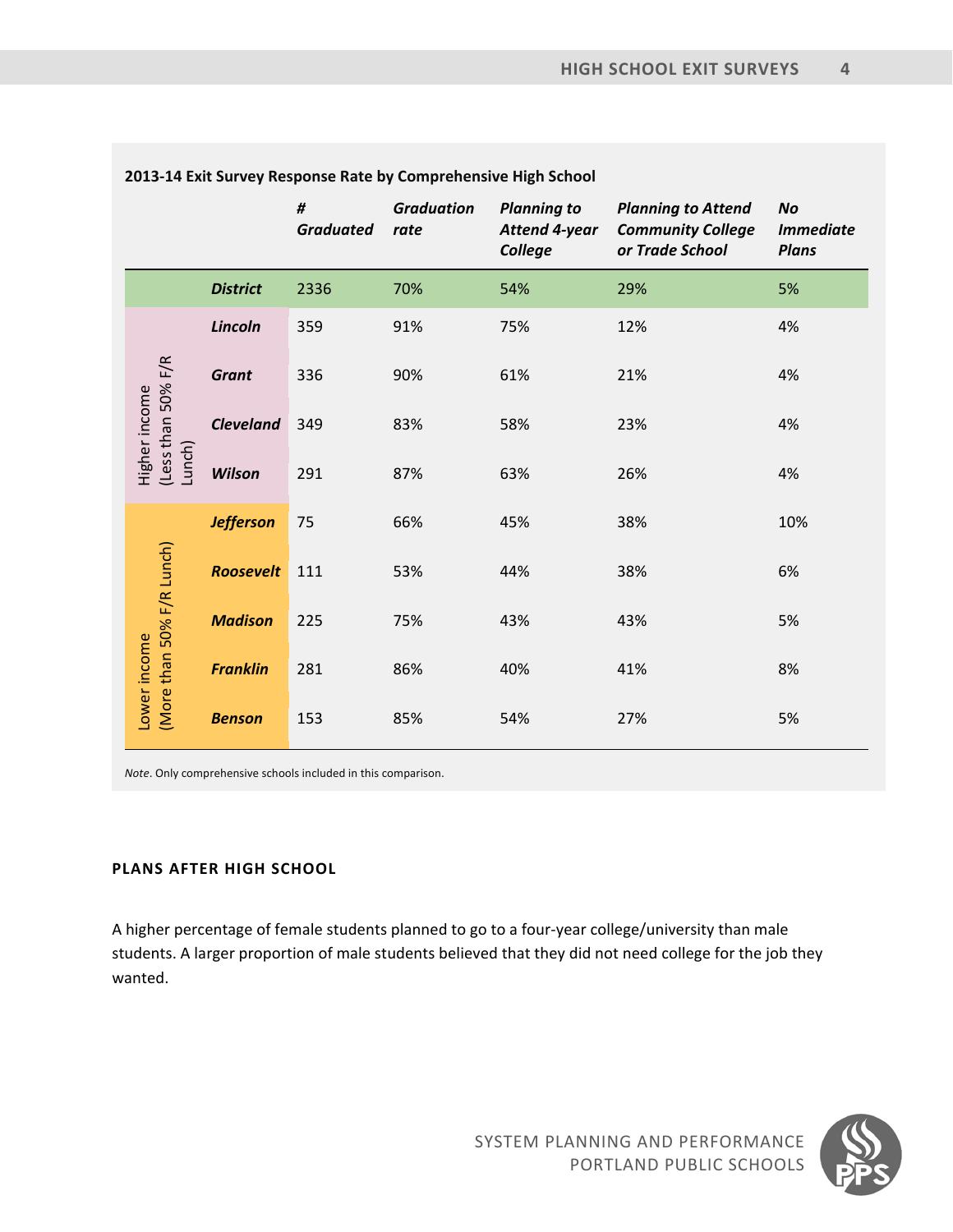

Differences in post‐graduation plans were also found across racial groups. Although the majority of students intended to seek some further education after high school, there were gaps across historically underserved (HU) racial groups. When disaggregated by both gender and historically underserved groups, there was a 29 percentage point difference between the proportion of female non‐HU and male HU students who intended to enroll in a 4‐year university.

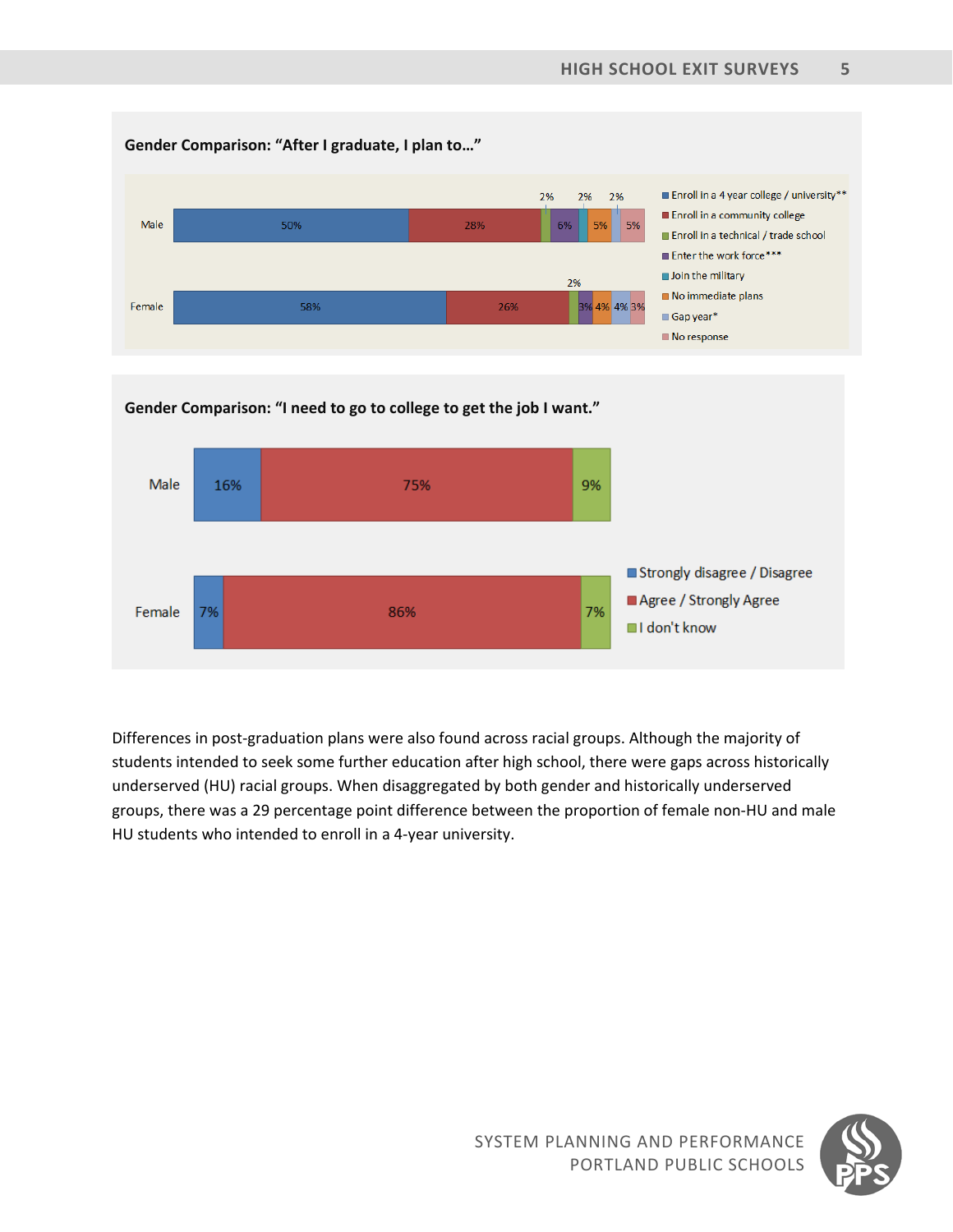

*Note*. Historically underserved (HU) races include the following federal race categories: Black/African American, Hispanic/Latino, Native American/Alaskan Native, and Native Hawaiian/Other Pacific Islander.

# **COLLEGE AND CAREER READINESS**

# **A MATTER OF FINANCES**

More than half of Native American (59%) and Black/African American (58%) student respondents believed they could not afford to attend college. Similarly, close to half of Hispanic/Latino (51%) and Native Hawaiian/Other Pacific Islander (55%) students believed they could not afford college, compared to less than one-third of Asian and White students<sup>5</sup>.

Although compared with non‐HU students, historically underserved groups disproportionately believed that they could not afford to go to college, there was no statistically significant difference in their belief that they needed college to get the job they want.

 <sup>5</sup> A significantly lower proportion of historically underserved races (Native American, Black/African American, Hispanic/Latino, and Native Hawaiian/Other Pacific Islander reported that they believed they could afford college  $(\chi^2 = 61.279; p < 0.001)$ .

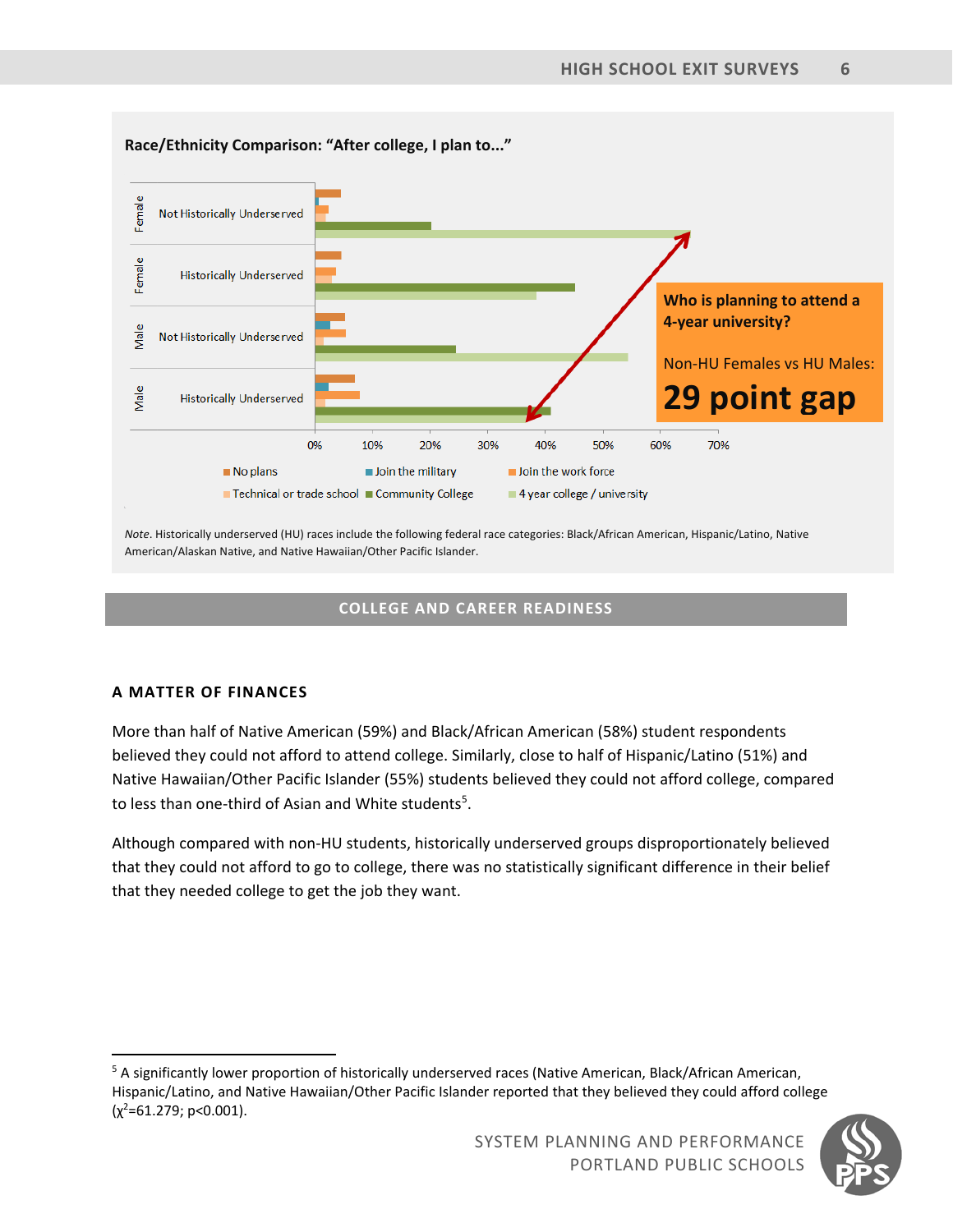

*Note*. HU=historically underserved race/ethnicity; \*\*\* significant at p<0.001; N.S. denotes no statistically significant difference.

# **BEYOND DISCUSSIONS**

Students from HU groups reported that their schools had discussed with them how to pay for college more so than non‐HU students. This finding suggests that schools are successfully targeting HU students for additional conversations about college funding. Despite these conversations, HU students disproportionately believe that they cannot afford to go to college.



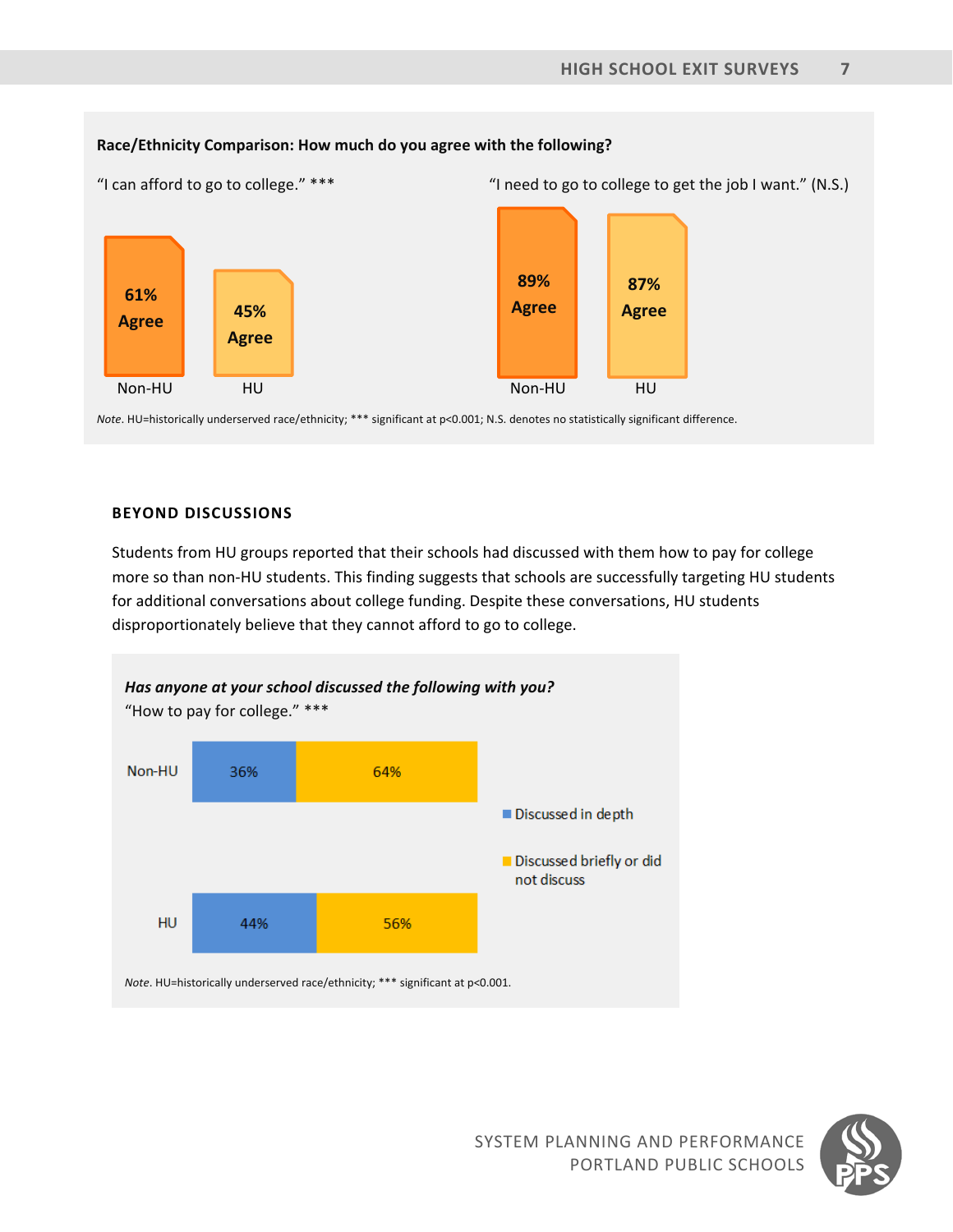#### **PLANS VERSUS REALITY**

For 2012-13 graduates, PPS matched their exit survey plans with National Student Clearinghouse data on their subsequent college enrollment. In comparing students who plan to continue their education with those who actually enroll in schools, there is a 15% decrease. Historically underserved racial groups are disproportionately affected, especially among those planning to enter 4‐year colleges and universities. Nationally, this "summer melt" phenomenon affects historically underserved, low‐income students more often than non‐HU students (Castleman, Page, & Snowdon, 2013).

| Race                                     | #               | #               | %               | <b>Difference</b> | %                 |
|------------------------------------------|-----------------|-----------------|-----------------|-------------------|-------------------|
|                                          | <b>Planning</b> | <b>Actually</b> | <b>Actually</b> |                   | <b>Difference</b> |
|                                          | to              | <b>Enrolled</b> | <b>Enrolled</b> |                   |                   |
|                                          | <b>Attend</b>   | in 4            |                 |                   |                   |
|                                          | 4 year          | year            |                 |                   |                   |
| Native American / Alaskan Native         | 6               | 4               | 67%             | $-2$              | $-33%$            |
| Asian                                    | 128             | 106             | 83%             | $-22$             | $-17%$            |
| Black / African American                 | 94              | 61              | 65%             | $-33$             | $-35%***$         |
| Hispanic / Latino                        | 89              | 58              | 65%             | $-31$             | $-35%***$         |
| Multi                                    | 69              | 58              | 84%             | $-11$             | $-16%$            |
| Native Hawaiian / Other Pacific Islander | 3               | $\overline{2}$  | 67%             | $-1$              | $-33%$            |
| White                                    | 693             | 608             | 88%             | $-85$             | $-12%$            |
| <b>District</b>                          | 1082            | 897             | 83%             | $-185$            | $-17%$            |

*Note*. Number of students actually enrolled only includes students who planned to attend a 4‐year college or university. Actual enrollment numbers include fall enrollments only. Logistic regression used to compare whether racial group associated with plans matching actual enrollment. \*\*\* significant at p<0.001 compared to White students.

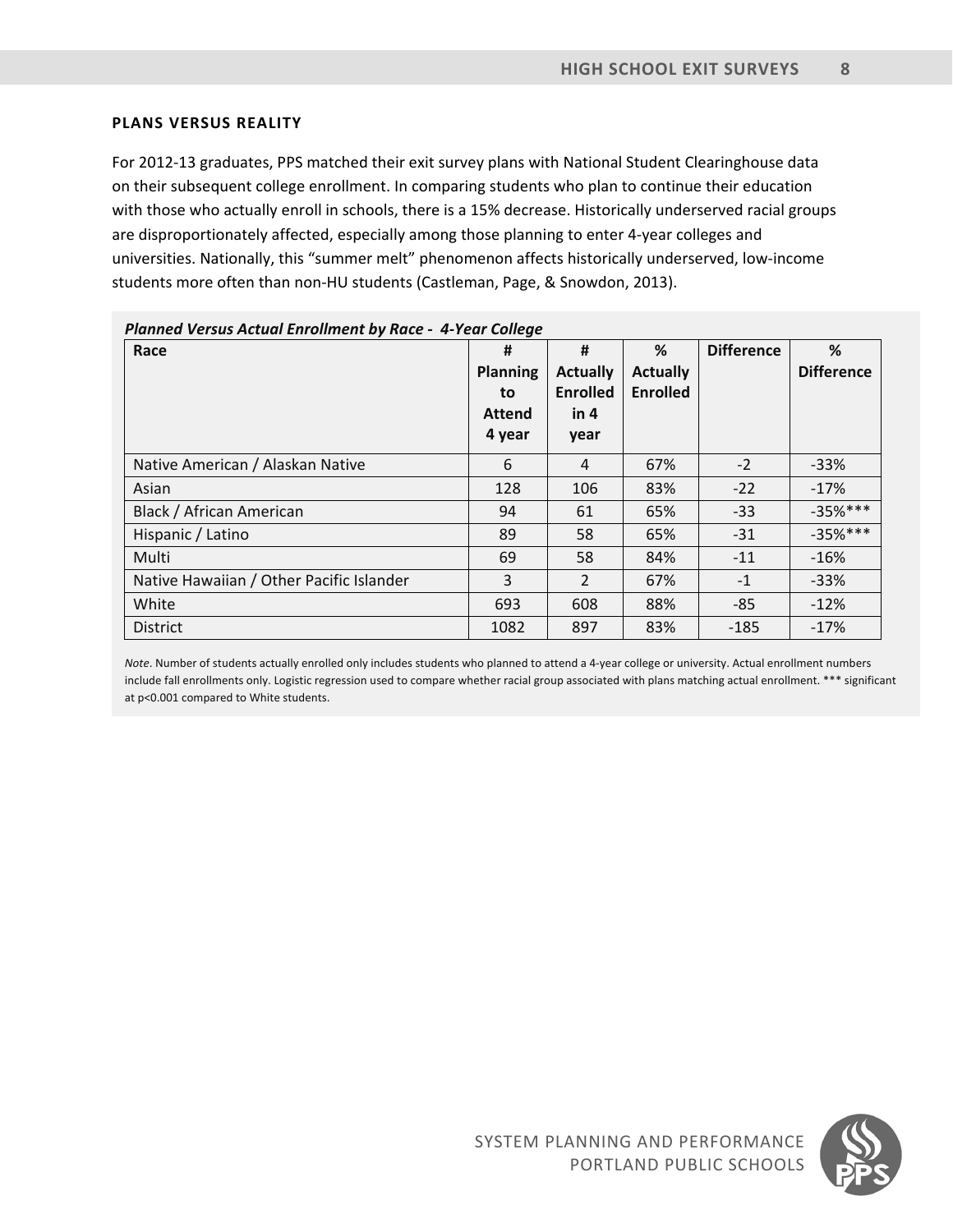| Race                                     | #               | #               | %               | <b>Difference</b> | %                 |
|------------------------------------------|-----------------|-----------------|-----------------|-------------------|-------------------|
|                                          | <b>Planning</b> | <b>Actually</b> | <b>Actually</b> |                   | <b>Difference</b> |
|                                          | to              | <b>Enrolled</b> | <b>Enrolled</b> |                   |                   |
|                                          | <b>Attend</b>   | in 2            |                 |                   |                   |
|                                          | 2 year          | year            |                 |                   |                   |
| Native American / Alaskan Native         | 8               | 3               | 38%             | -5                | $-63%$            |
| Asian                                    | 58              | 31              | 53%             | $-27$             | $-47%$            |
| Black / African American                 | 85              | 39              | 46%             | $-46$             | $-54%$            |
| Hispanic / Latino                        | 121             | 49              | 40%             | $-72$             | $-60%$            |
| Multi                                    | 18              | 7               | 39%             | $-11$             | $-61%$            |
| Native Hawaiian / Other Pacific Islander | 10              | $\overline{2}$  | 20%             | -8                | $-80%$            |
| White                                    | 238             | 115             | 48%             | $-123$            | $-52%$            |
| <b>District</b>                          | 538             | 246             | 46%             | $-292$            | $-54%$            |

*Planned Versus Actual Enrollment by Race ‐ 2‐Year College*

*Note*. Number of students actually enrolled only includes students who planned to attend a 2‐year college or university. Actual enrollment numbers include fall enrollments only. Logistic regression used to compare whether racial group associated with plans matching actual enrollment.

Of the students who do enroll, only some will complete their degree. Based on data from the 2007‐08 cohort, 72.2% of students who enrolled in a 4‐year college will graduate within six years. For students enrolling in a 2‐year school, 18% graduated with an associate's degree within six years

| College Perseverance by Race/Ethnicity - 2007-08 Cohort |                |           |           |                |                   |           |
|---------------------------------------------------------|----------------|-----------|-----------|----------------|-------------------|-----------|
| Race                                                    | # Enrolled     | #         | %         | # Enrolled     | #                 | %         |
|                                                         | in 4-Year      | Graduated | Graduated | in 2 Year      | Graduated         | Graduated |
|                                                         | <b>College</b> | 4-Year    | 4-Year    | <b>College</b> | 2-Year            | 2-Year    |
|                                                         |                |           |           |                |                   |           |
| Asian / Pacific Islander                                | 150            | 106       | 71%       | 62             | 14                | 23%       |
| Black / African American                                | 93             | 52        | 56%       | 124            | 17                | 14%       |
| Hispanic / Latino                                       | 40             | 26        | 65%       | 46             | 10                | 22%       |
| Native American                                         | 13             |           | 54%       | $- -$          | $\qquad \qquad -$ | $- -$     |
| White                                                   | 743            | 561       | 76%       | 319            | 59                | 19%       |
| Unknown                                                 | --             | $- -$     | --        | --             | $- -$             | $- -$     |
| <b>District</b>                                         | 1038           | 752       | 72%       | 571            | 100               | 18%       |

*Note*. Number of students enrolled in 4‐year or 2‐year program only includes students who enrolled in the year following high school. Graduated students include those who completed their degree within 6 years of enrolling. Groups with fewer than 6 students are not included in this report.

# **SUPPORTING STUDENT SUCCESS**

#### **COLLEGE AND CAREER PREPARATION AT SCHOOLS**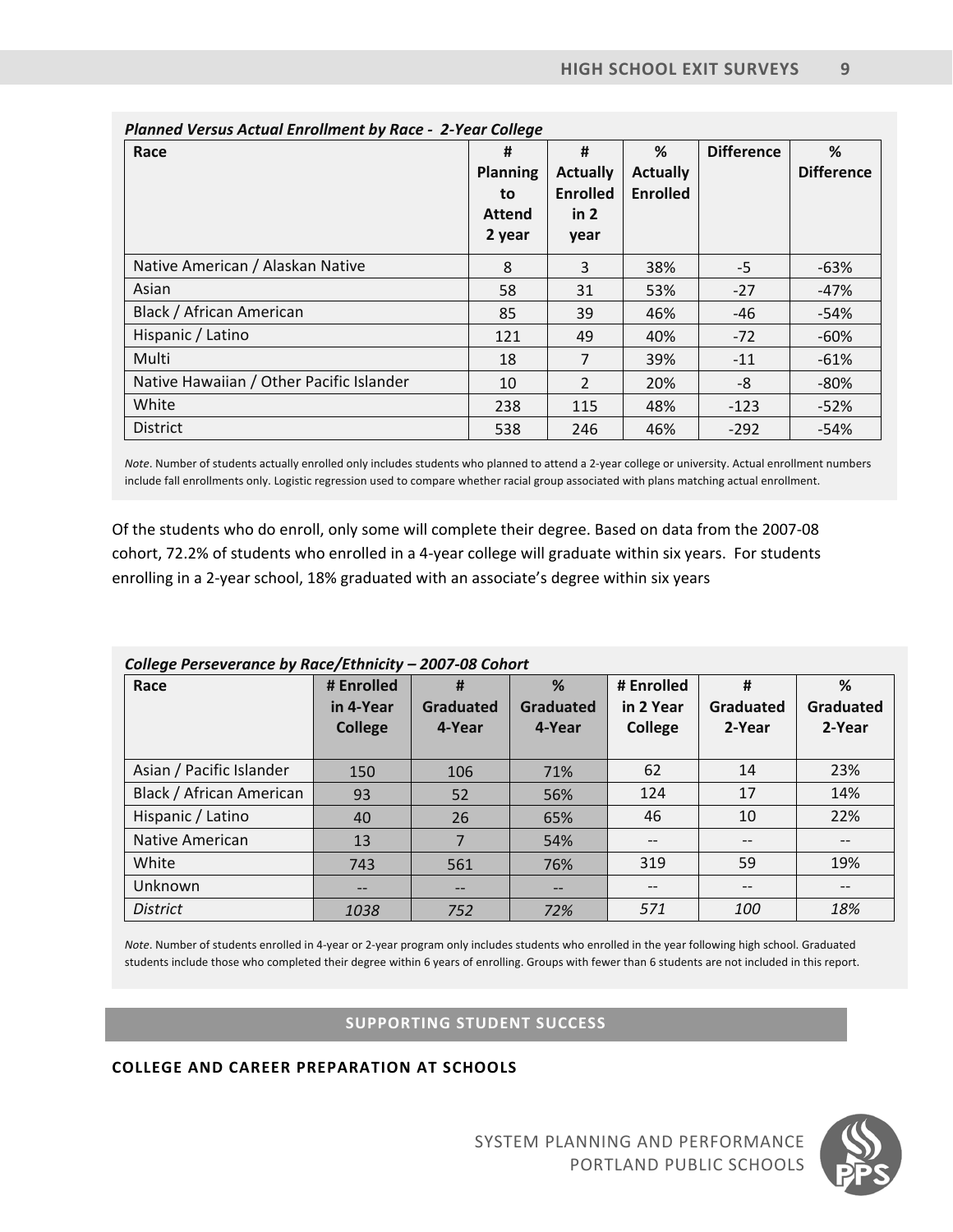In their exit surveys, the majority of students reported that they had discussed various college topics at least briefly at their schools. Additionally, the majority (60.6%) of PPS seniors completed the FAFSA in the 2013‐14 school year, higher than the countywide FAFSA completion rate of 55.2%. However, students tended to rate their schools as not helpful or only somewhat helpful with regards to support regarding careers.

| Has anyone at your school discussed the following with you?        |                           |                                                |  |  |
|--------------------------------------------------------------------|---------------------------|------------------------------------------------|--|--|
| <b>College Topics Covered</b>                                      | Did not<br><b>Discuss</b> | <b>Discussed Briefly or in</b><br><b>Depth</b> |  |  |
| Difference in admission criteria for different types of<br>schools | 29%                       | 71%                                            |  |  |
| How to decide which college to attend                              | 19%                       | 81%                                            |  |  |
| How to pay for college                                             | 18%                       | 82%                                            |  |  |

#### **How helpful has your high school been in the following areas?**

| <b>Career Topics Covered</b>                              | <b>Not helpful</b> | Somewhat<br>helpful | <b>Helpful or Very</b><br><b>Helpful</b> |
|-----------------------------------------------------------|--------------------|---------------------|------------------------------------------|
| Helping me to assess my career interests and<br>abilities | 24%                | 43%                 | 33%                                      |
| Helping me to develop a career plan                       | 37%                | 37%                 | 26%                                      |
| Helping me learn job search techniques                    | 44%                | 33%                 | 23%                                      |
|                                                           |                    |                     |                                          |

By comparing schools, some patterns emerged regarding the types of career and college support that students felt they had received.

Students in lower income schools (majority or students qualified for F/R Lunch) tended to rate their schools as more helpful for career preparation than higher income (less than 50% F/R Lunch) schools.

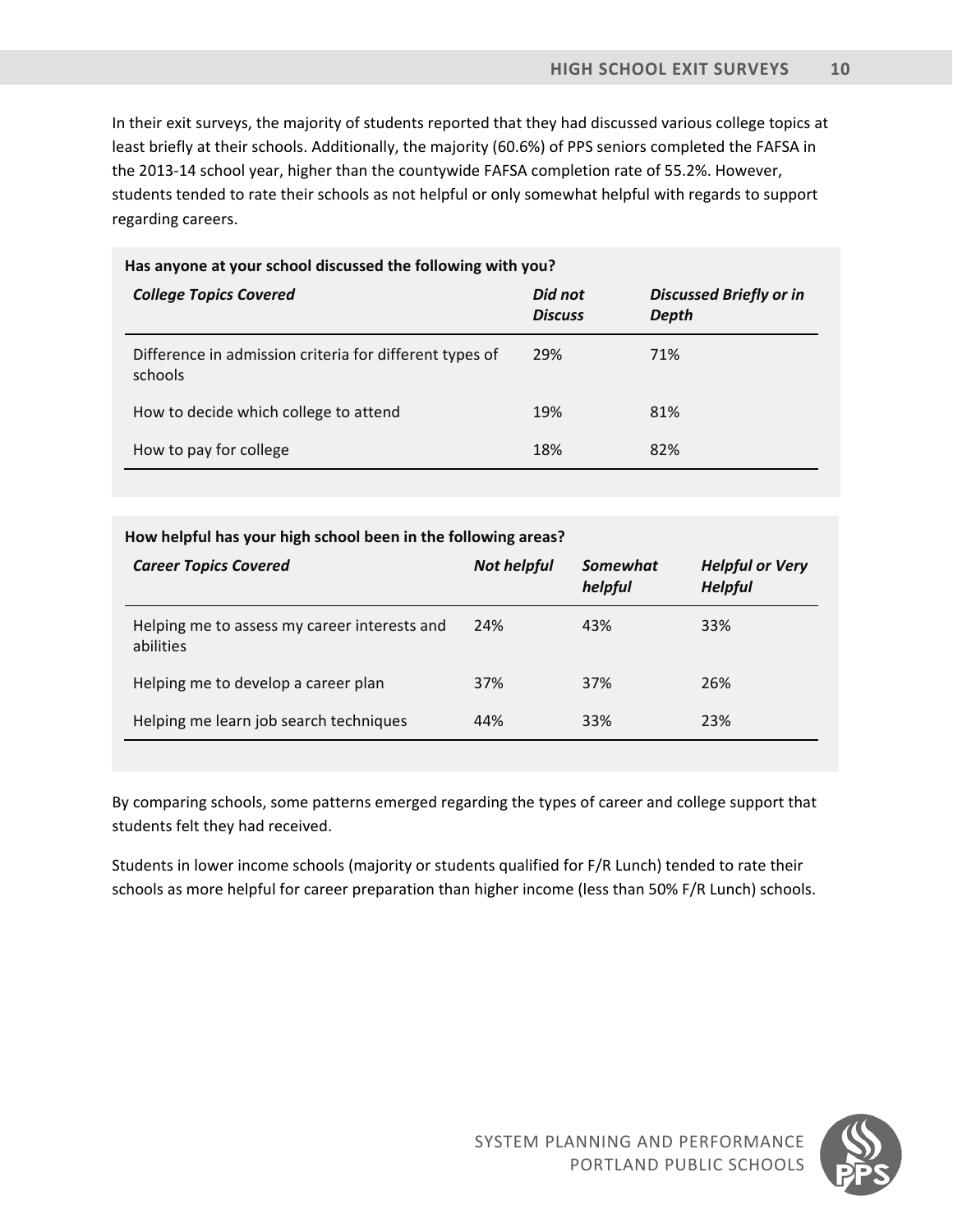| <b>Career Topics Covered</b>                                                                  | Lower<br><i><u><b>Income</b></u></i><br><b>Schools</b> | <b>Higher</b><br><i>Income</i><br><b>Schools</b> | F           |
|-----------------------------------------------------------------------------------------------|--------------------------------------------------------|--------------------------------------------------|-------------|
| Helping me to assess my career interests and<br>abilities                                     | 2.35(0.90)                                             | 2.06(0.86)                                       | $52.21$ *** |
| Helping me to develop a career plan                                                           | 2.16(0.93)                                             | 1.78(0.83)                                       | 89.77 ***   |
| Providing information about occupations,<br>including what education level would be<br>needed | 2.42(0.96)                                             | 2.02(0.88)                                       | $91.36$ *** |
| Helping me learn job search techniques                                                        | 2.10(0.95)                                             | 1.66(0.82)                                       | 118.75 ***  |

#### **How helpful has your high school been in the following areas?**

*Note*. Mean scores where 1=not helpful; 2=somewhat helpful; 3=helpful; 4=very helpful. Standard deviations in parentheses. \*\*\* denotes p<0.001

# **STAFF PERSPECTIVES**

School differences may partially account for how historically underserved groups are prepared for higher education and careers. Lower income schools report spending more time on college preparation for historically underserved students. School administrators and counselors at schools at low income schools who responded to the College and Career Readiness Gap Survey (N=124) reported that their HU students received ACT/SAT testing and transition support more often than staff from higher income schools (p<0.05).





*Note*. Compared to staff at higher income (<40% F/R Lunch) schools, staff survey respondents at lower income (>70% F/R Lunch) schools reported that their schools spent more time preparing HU students for the SAT/ACT (p<0.05).

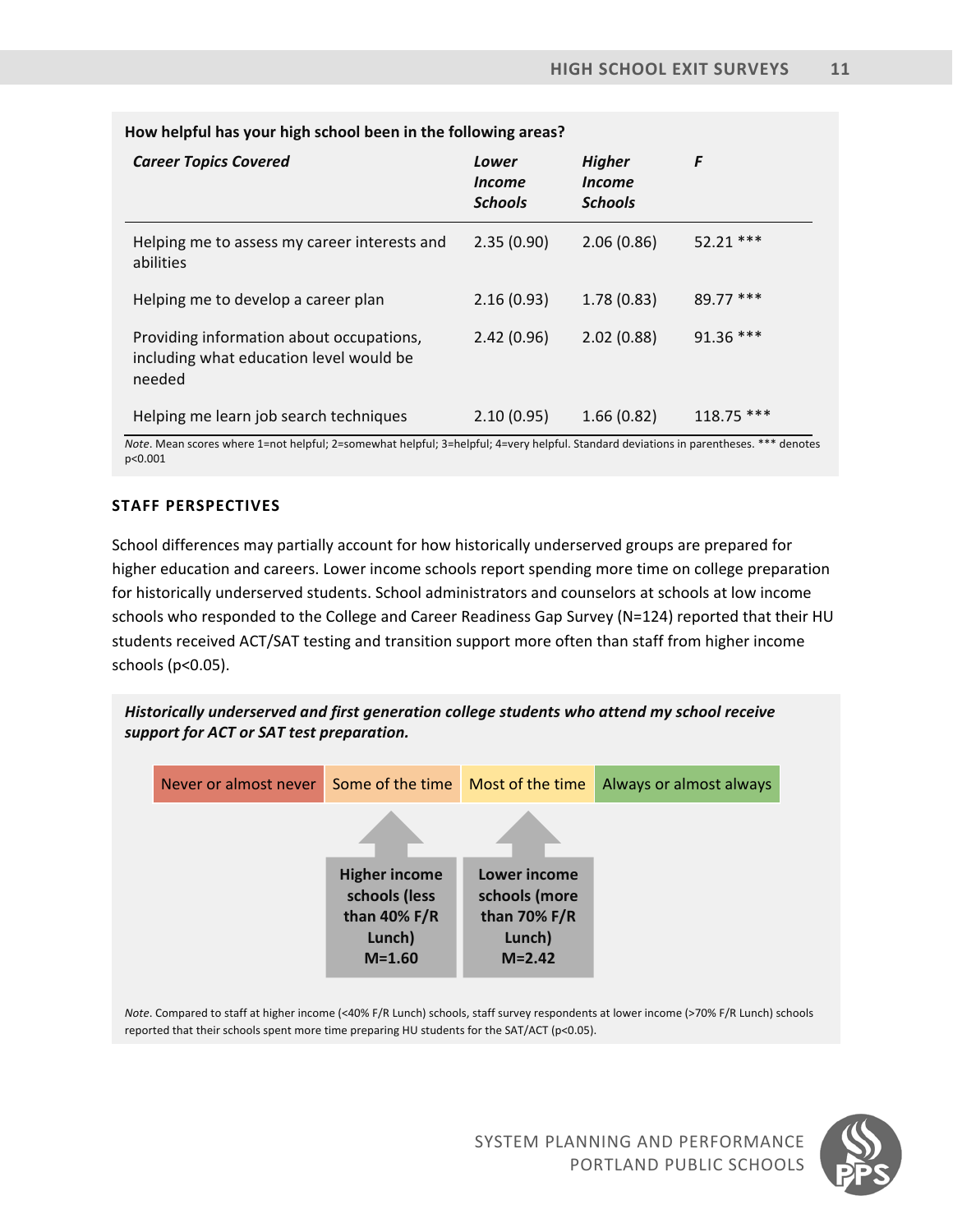*Historically underserved and first generation college students who attend my school receive support during the transition between graduation and starting college to finalize steps for admission.*



*Note*. Compared to staff at higher income (<40% F/R Lunch) schools, staff survey respondents at lower income (>70% F/R Lunch) schools reported that their schools spent more time providing support during the transition from high school to college (p<0.05).

School staff at >70% F/R Lunch schools reported that their schools had career‐related field trips, career fairs, and career information embedded in the curriculum more often than <70% F/R Lunch schools. These resources may be among the reasons for students in lower income schools reporting that their schools were more helpful with regards to career preparation.

# **FAMILY AND COMMUNITY PERSPECTIVES**

Feedback from families suggests that for college and career preparation, inconsistent outreach and communication from schools may be especially prevalent among second language and immigrant families. Another theme from family focus groups and surveys is that conversations about future jobs and education could be started earlier, at the beginning of high school.

# **ENGAGING SENIORS IN COLLEGE AND CAREER PREPARATION**

# **CONSIDERATIONS FOR FURTHER RESEARCH**

Why do historically underserved groups discuss the most about college funding and yet more often believe they cannot afford college?

What kinds of discussions and workshops about topics such as financial aid, scholarships, school choice might change this perception?

How can the District better target students? Disaggregating racial groups may illuminate populations that might benefit from targeted support and engagement.



 SYSTEM PLANNING AND PERFORMANCE PORTLAND PUBLIC SCHOOLS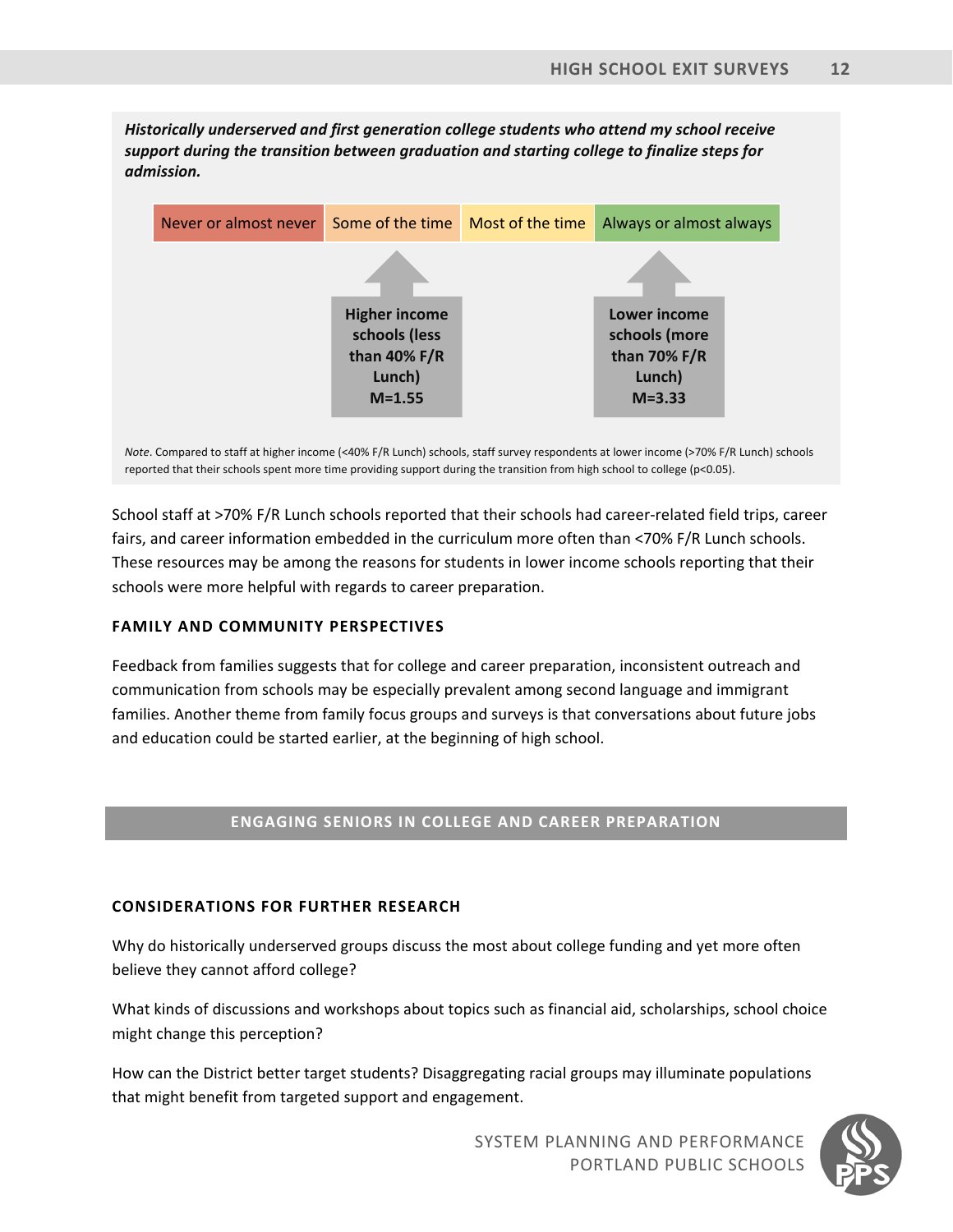# **REFERENCES**

Castleman, B. L., Page, L. C., & Snowdon, A. L. (2013). Strategic Data Project summer melt handbook: A guide to investigating and responding to summer melt. Center for Education Policy Research, Harvard University. Retrieved from http://cepr.harvard.edu/cepr-resources/files/newsevents/sdp‐summer‐melt‐handbook.pdf